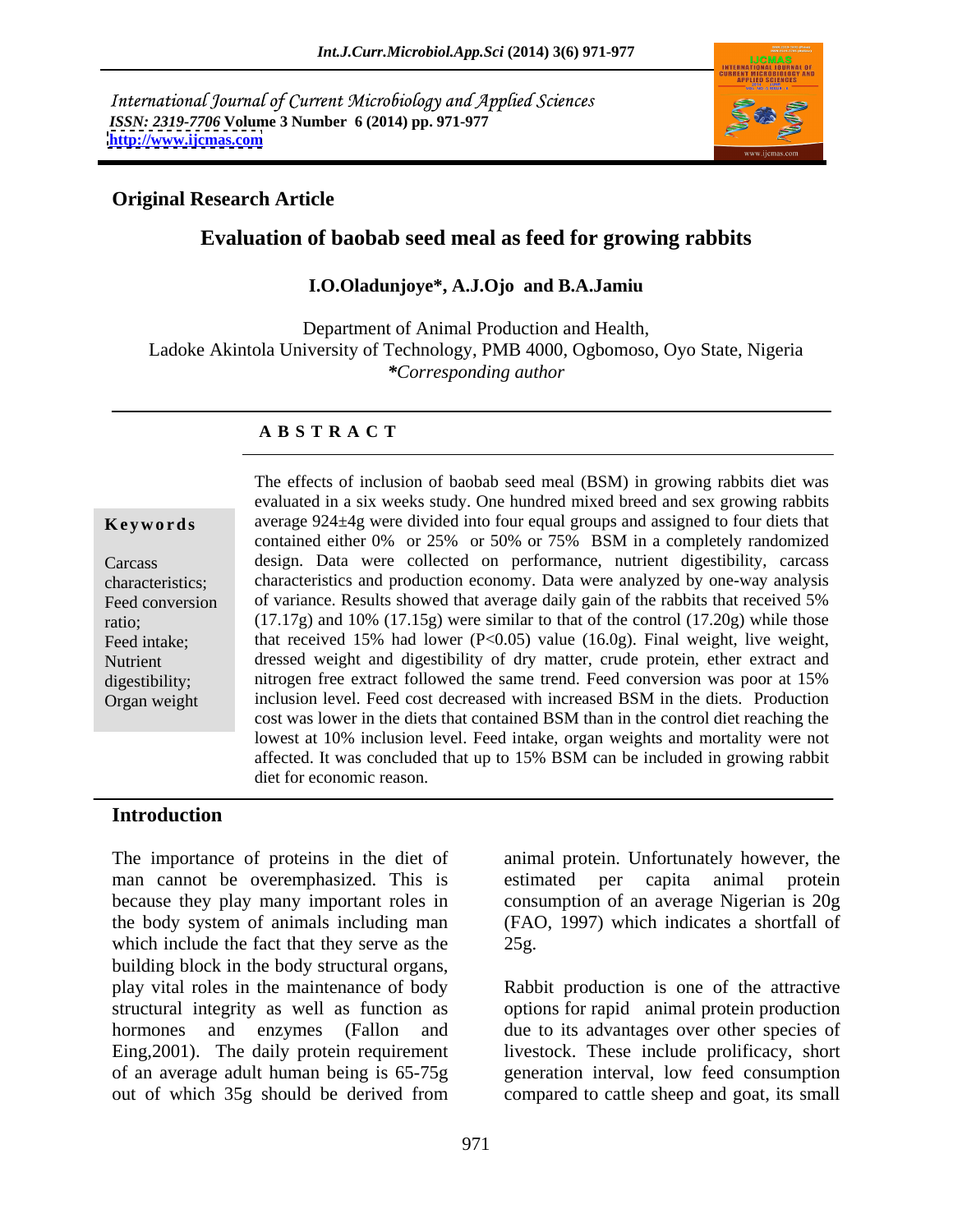maintenance cost and its ability to utilize in the rabbit diet may therefore be a way of appreciable quantity of forage compared to reducing cost of formulating rabbit other non ruminant animals. Although concentrate feed if accepted. This study was rabbits are able to subsist on forage, the therefore conducted to evaluate the effects improved breeds of rabbits that are used nowadays require concentrate diet to be able to attain their full potential.

**Materials and Methods**<br>Feed is the largest single cost item for livestock and poultry production accounting Experimental site for 60%-80% of the total cost (Aduku, 1993; Adegbola, 2004; Lawrence *et al.*, 2008). The study was conducted at the Nabolt Official Stems from stiff competition that exists of Teaching and Research Farm of Ladoke between man and animal for available feed Akintola University of Technology, resources and the growing livestock production (Robinson and Singh, 2001). This has greatly reduced profit margin and placed a great limitation on the rate of expansion of livestock industry in most of these industries. One of the pragmatic approaches of solving the problem of high feed cost is the use of readily available but less utilized plants that are available in these countries. **Source and processing of test ingredient**

Baobab tree (*Adansonia digitata*) is a drought and fire resistant tree that is found in most part of Africa including the desert (FAO,1988). This tree produce all year round in the savanna and derived savanna<br>sorted and dried to attain about 13% area of Nigeria. Though the leaves are used for soup in the drier part of Nigeria, the seeds are not usually consumed and are not subjected to any other use in the forest and derived savanna region of Nigeria. Baobab **Feed preparation** seed is rich in protein and contains substantial amount of energy (Mwale *et al*,. 2008) while the fruit pulp is rich in vitamin

Baobab tree even though contribute significantly to the nutrition of people living<br>or  $10\%$  or  $15\%$  baobab seed meal. All the in the arid and semi-arid region of Africa, It is of little importance in the derived savanna and forest zone of Nigeria and is greatly underutilized. Inclusion of baobab seed meal

of inclusion of varying level of baobab seed meal in the diets of growing rabbits.

# **Materials and Methods**

## **Experimental site**

The study was conducted at the Rabbit Unit of Teaching and Research Farm of Ladoke Akintola University of Technology, Ogbomoso, Oyo State, Nigeria. Ogbomoso is situated in derived Savannah Zone of Nigeria and lies on longitude  $4^015^1$  east of  $0<sub>15</sub>1$  and of  $15<sup>1</sup>$  east of east of Greenwich meridians and latitude  $8^015^1$  $0<sub>1</sub>$  $<sub>1</sub>$ </sub>  $15<sup>1</sup>$ north of the equator. The altitude is between 300 and 600m above sealevel while the mean temperature and annual mean rainfall are  $27^0$ C and 1247mm respectively.

Baoba fruits used for the study were collected within the vicinity of the Department of Forestry located within Old Oyo National Park in Oyo State of Nigeria. The seeds were removed from the pods, sorted and dried to attain about 13% moisture content. The dried seeds were then hammer-milled to obtain what was called baobab seed meal (BSM).

### **Feed preparation**

C (Sidibe *et al.*, 1998). Four experimental diets were formulated. The control diet (diet 1) was formulated to meet the requirements for the growing rabbits. Three other diets (diets 2, 3and 4) were then formulated to contain either 5%, or 10% or 15% baobab seed meal. All the diets were balanced for protein and energy as much as possible.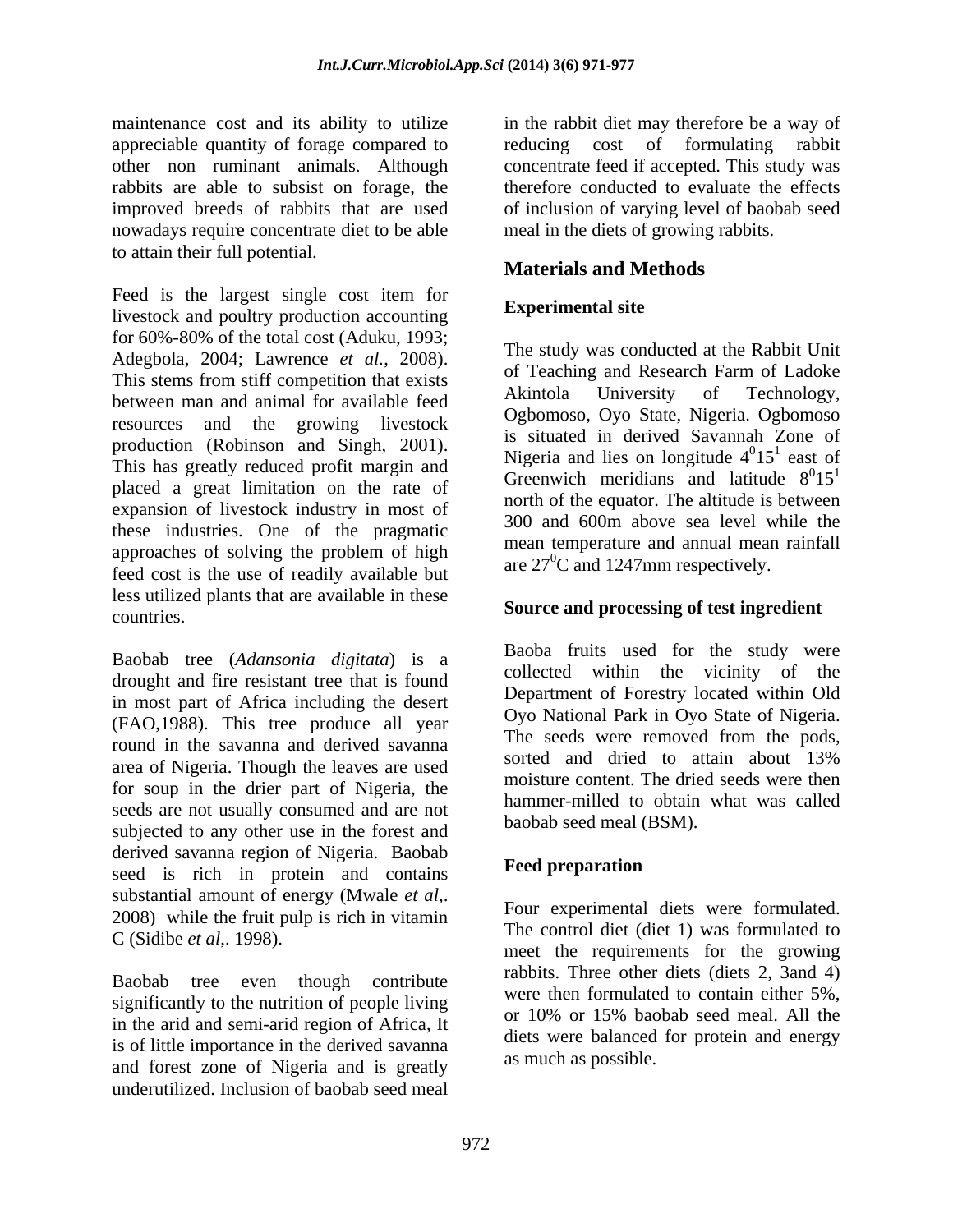One hundred (100) weaner rabbits crossbred of Chinchilla and Newzealand white Feed conversion ratio = feed intake/weight averaged 924±5g were used for the study. The rabbits were divided into four equal group of twenty five rabbits each with each **Mortality:** Records of mortality in each group balanced for weight. The four groups treatment were kept throughout the duration were randomly allotted to either of the four diets in a completely randomized design. of the total rabbits at the beginning of the Each rabbit was housed separately in a hutch experiment. measuring 60×50×45cm and served as a replicate. Feed and water were supplied *ad*  **Feed cost:** Feed cost (N/Kg) was calculated *libitum* using clay pots to avoid feed and water spillage. Prior to the commencement of the experiment, the rabbits were treated meal was estimated from the costs incurred for ecto- and endo- parasites using ivomectin injection. They were also allowed to acclimatize for three weeks. Feeds were **Feed cost per kilogram weight gain:** This supplied two times (8-9am and 3-4pm). The was calculated by multiplying feed cost per study lasted for six weeks. kilogram weight gain by feed conversion

### **Data collection**

Data collected are feed intake, weight gain

subtracting the left-over of the feed supplied<br>the previous day from the quantity given. Feed consume = Feed supplied - Feed

**Weight gain:** Each rabbit was weighed at thereafter weekly using weighing scale.

Weight gain  $=$  Weight in the current week  $-$ 

**Feed conversion ratio:** This was calculated blood and weighed using electronic

**Experimental animals and management** from the records of feed intake and weight gain by dividing the feed intake of the rabbits by the weight gain

gain **produced** the contract of the contract of the contract of the contract of the contract of the contract of the contract of the contract of the contract of the contract of the contract of the contract of the contract o

of the study and expressed as the percentage experiment.

from the cost of individual ingredients used in feed preparation. Cost of baobab seed on transportation, and processing.

ratio.

and mortality while feed conversion ratio each treatment. The hutches that housed was determined. Feed cost and feed cost per them were equipped with trays to allow for kilogram weight gain were also calculated. faecal collection. Feed consumed were **Feed intake:** This was determined by collected daily for a period of five days the previous day from the quantity given. collected were oven-dried daily at  $65^{\circ}$ C for rejected each treatment, milled and representative **Digestibility trial:** Digestibility study was carried out using eight rabbits selected from measured daily while faeces voided were using total collection methods. Faeces  ${}^{0}C$  for 48 hours. The dried faeces were bulk for samples used for laboratory analysis.

the beginning of the experiment and **Carcass evaluation:** Eight rabbits that had Weight gain was then determined by treatment were selected for carcass analysis. subtracting weights obtained in two The rabbits were fasted for 24 hours, consecutive weeks. weighed and the live weights recorded. They weight in the previous week organs (kidneys, liver, heart, spleen and their weights close to the mean of each were then stunned, bled, skinned and dressed and carcass weight taken. Internal lung) were carefully excised, clean of the blood and weighed using electronic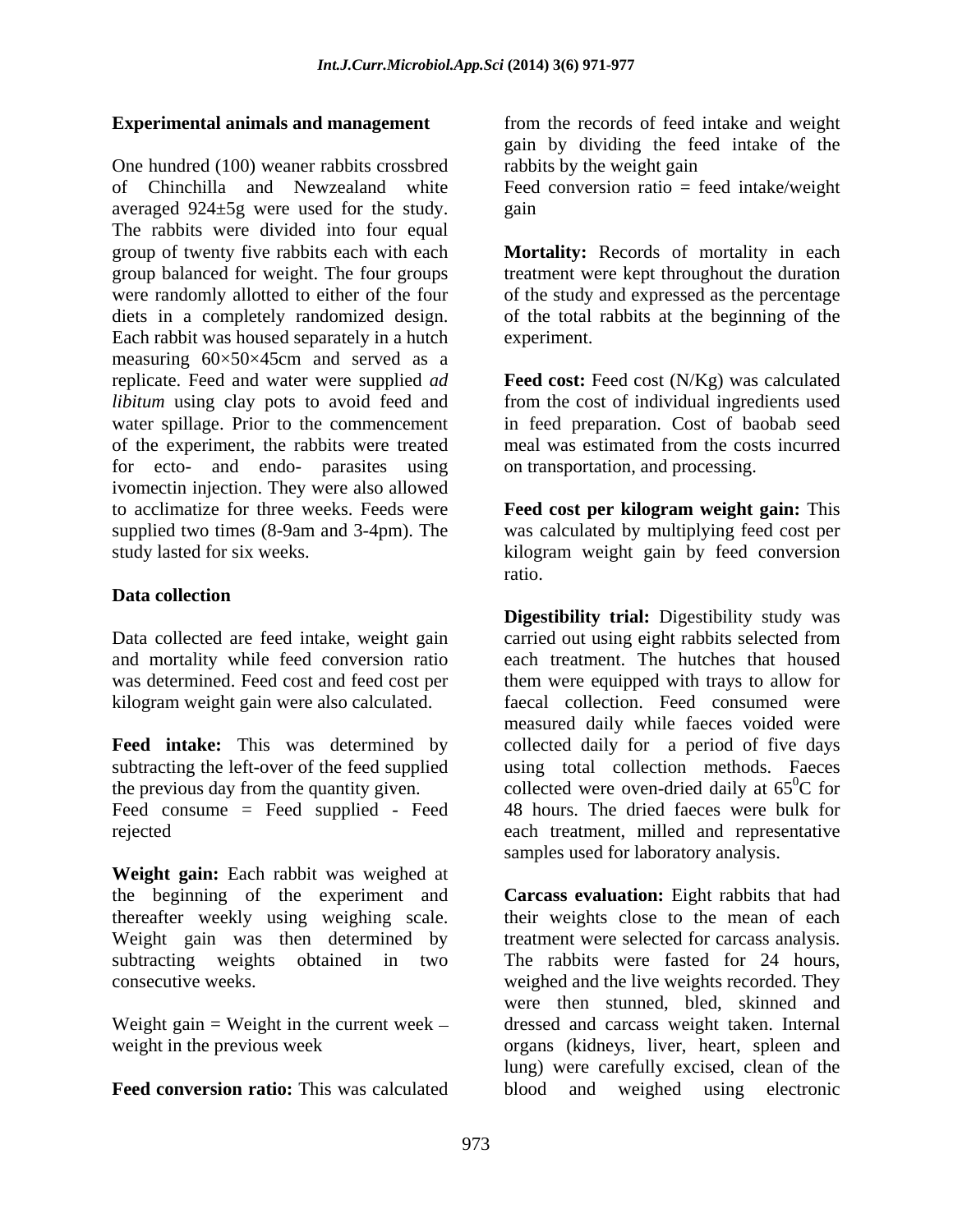weighing balance. Weight of the carcass and effect of diet was observed in the mortality.

**Laboratory analysis:** Samples of feeds,

**Statistical analysis:** Data analysis was using SAS (1998) software package and multiple range option of the same software Significant depression was however

The chemical composition of baobab seed meal used in this study is shown in Table 2. The contents of crude protein, crude fibre, ether extract, ash and NFE were  $20.4\%$ , meal is shown in Table 5. The live weight<br>8.4%, 1.4.8%, 4.5% and 5.1.9% repectively and dressed weight of the rabbits fed 0% 8.4%, 14.8%, 4.5% and 51.9% respectively. The gross energy was 6332Kcal/kg.

of feeding baobab seed meal to growing rabbits is shown in Table 3. The final weight and average daily gain (ADG) of the rabbits that received 5% and 10% baobab seed meal and lung weights. were not different  $(P>0.05)$  from that of the control. However, these parameters were significantly lower  $(P<0.05)$  in those that seed meal used in this study was higher than<br>were placed on the diet that contained 15% the value of 16.6% reported by Ezeagu were placed on the diet that contained 15% the value of 16.6% reported by Ezeagu baobab seed meal. Feed intake was not (2005) and the value of 18.4% reported by affected by inclusion of baobab seed meal in the diets. Feed conversion by the rabbits that the vas however higher<br>received 5% and 10% backed meal reported by these authors. received 5% and 10% baobab seed meal reported by these authors.<br>
The fact that rabbits that received 5% and compared favourably with that of the control. However, poor feed conversion was observed in those that were fed diets that contained 15% baobab seed meal as reflected by higher (P<0.05) feed conversion ratio observed in this group. No significant

the organs were then expressed as a Feed cost decreased progressively with percentage of the live weight. increased level of baobab seed meal in the faeces and baobab seed meal were analyzed (P<0.05) feed cost per kilogram weight gain for proximate composition using the than the control group. The lowest value was methods of AOAC (1990). Gross energy of obtained in the group fed 10% baobab seed baobab seed meal was determined using meal, followed by 15% and 5% in that order. adiabatic bomb calorimeter. The nutrient digestibility by the growing carried out by one-way analysis of variance crude protein, ether extract and nitrogen free where significance were observed, Duncan's received 5%, 10% and control diets. was used to separate the means. observed in those that received diets that **Results and Discussion** significant effect of diet was observed in the diet. Rabbits that received diets that contained baobab seed meal had lower rabbits fed baobab seed meal is shown in Table 4. The digestibility of dry matter, extract were similar in the rabbits that Significant depression was however contained 15% baobab seed meal. No digestibility of crude fibre.

The performance and economic implication those that were fed 15% were lower The carcass characteristics and internal organ weight of the rabbits fed baobab seed meal is shown in Table 5. The live weight and dressed weight of the rabbits fed 0% (control), 5% and 10% baobab seed meal were similar but the values observed for those that were fed 15% were lower (P<0.05) than others. No significant effect (P>0.05) of diets was observed in the carcass yield, kidneys, liver, heart, spleen and lung weights.

> The crude protein content of the baobab seed meal used in this study was higher than the value of 16.6% reported by Ezeagu (2005) and the value of 18.4% reported by Anene et al., 2012. The content of crude fibre was however higher than the values

reported by these authors. The fact that rabbits that received 5% and 10% baobab seed meal were similar with respect to their final weight and average daily gain indicates that they can tolerate up to 10% baobab seed meal without any adverse effect on growth. However, the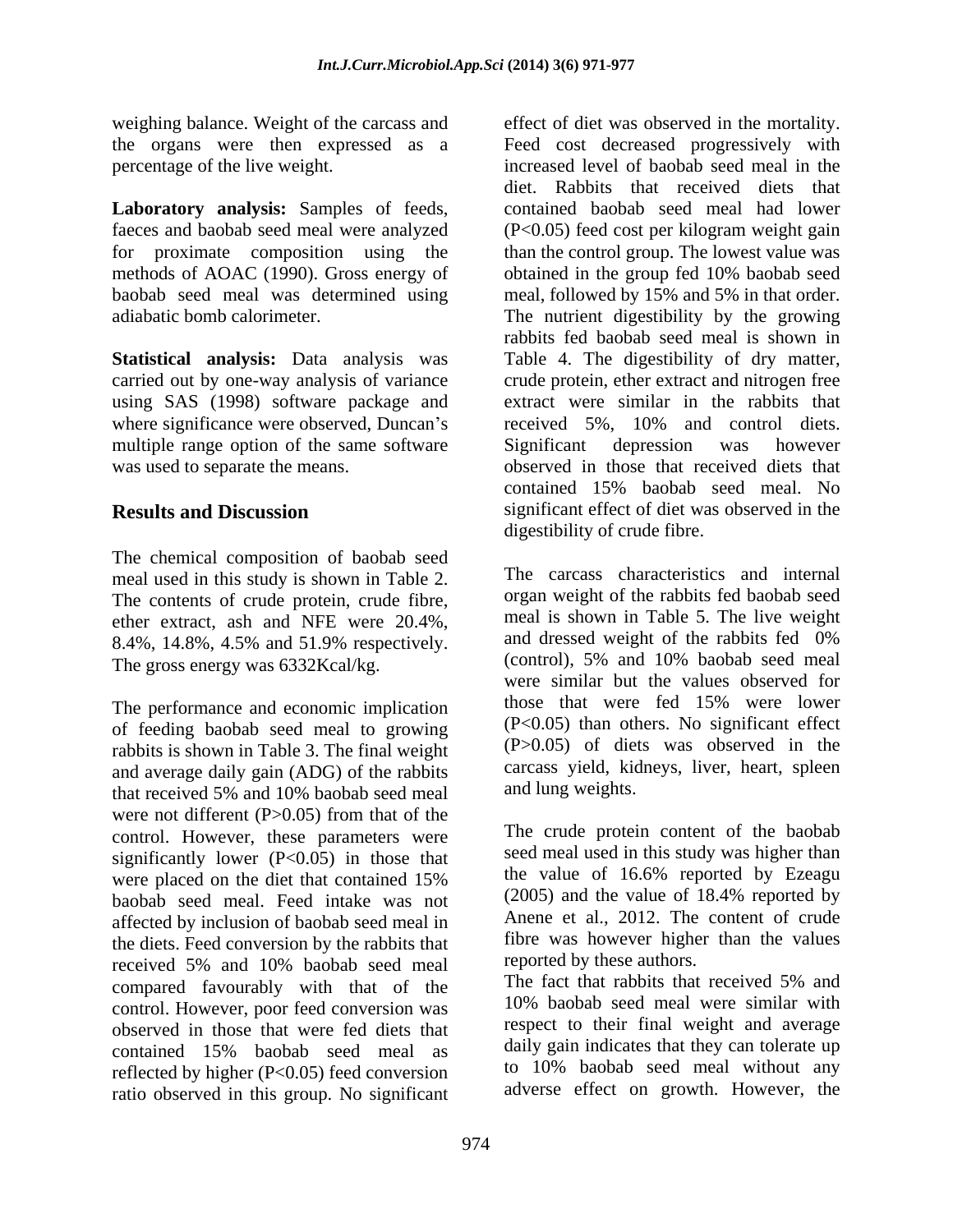weight depression that was observed at 15% In this study feed intake was not *al* (2011) reported poor performance in bowever contradict that of Mwale *et al*, broilers chicken fed baobab seed meal (2008) who reported an increase in the feed

The depression could be due to anti-<br>be due to the fact that digestion and nutritional factors such as oxalate, phytate, digestive system of the rabbits differ from saponins and tannins that have been reported that of the bird in that the former have large to be present in baobab seed meal (Nkafamiya et al, 2007) even though at non toxic level to most livestock animals. The poor feed conversion that was observed at the same level could also be due to the can be attributed to low cost and ready reason of anti-nutritional factors earlier mentioned.

inclusion level may indicate their inability to significantly affected by inclusion of baobab tolerate up to this inclusion level. Mwale *et*  seed meal in the diets. This points to the fact *al* (2008) also reported growth repression in that the palatability of the feed was not guinea fowl keets fed 5% and 10% baobabseed meal while Chimvuramahwe *et*  the diets. The results obtained in this study compared to those fed control diet. intake of guinea fowl keets fed graded level In this study feed intake was not affected by inclusion of baobab seed meal in however contradict that of Mwale *et al*, (2008) who reported an increase in the feed of baobab seed meal. This difference could be due to the fact that digestion and caecum and practice caecotrophy which is not the case in the latter.

> The reduction that was observed in feed cost availability of baobab seed meal.

|                            |              | Level of baobab seed meal in the diet $(\%)$ |              |              |
|----------------------------|--------------|----------------------------------------------|--------------|--------------|
| Parameter                  | $0$ (diet 1) | 5% (diet 2)                                  | 10% (diet 3) | 15% (diet 3) |
| Corn bran                  | 28.00        | 26.00                                        | 26.00        | 25.00        |
| Wheat offal                | 28.8         | 26.00                                        | 26.00        | 25.00        |
| Palm kernel cake           | 21.00        | 21.8                                         | 19.8         | 18.8         |
| Soy bean meal              | 3.0          | 2.20                                         | 2.0          | 1.00         |
| Blood meal                 | 2.0          | 2.00                                         | 1.0          | 1.00         |
| Rice bran                  | 14.0         | 13.8                                         | 12.0         | 11.0         |
| Common salt                | 0.2          | $0.2\,$                                      | 0.2          | 0.2          |
| Oyster shell               | 3.0          | 3.0                                          | 3.0          | 3.00         |
| Baobab seed meal           | 0.00         | 5.00                                         | 10.00        | 15.0         |
| Total                      | 100          | 100                                          | 100          | 100          |
| Crude protein (%)          | 16.16        | 16.19                                        | 15.65        | 15.51        |
| Crude fibre $(\%)$         | 10.2         | 10.72                                        | 11.13        | 11.51        |
| <sup>1</sup> Metabolizable | 2161.75      | 2156.1                                       | 2146.1       | 2116         |
| energy                     |              |                                              |              |              |

### **Table.1** Gross composition of experimental diets

 $\frac{1}{2}$  Coloulated value  $1$  Calculated value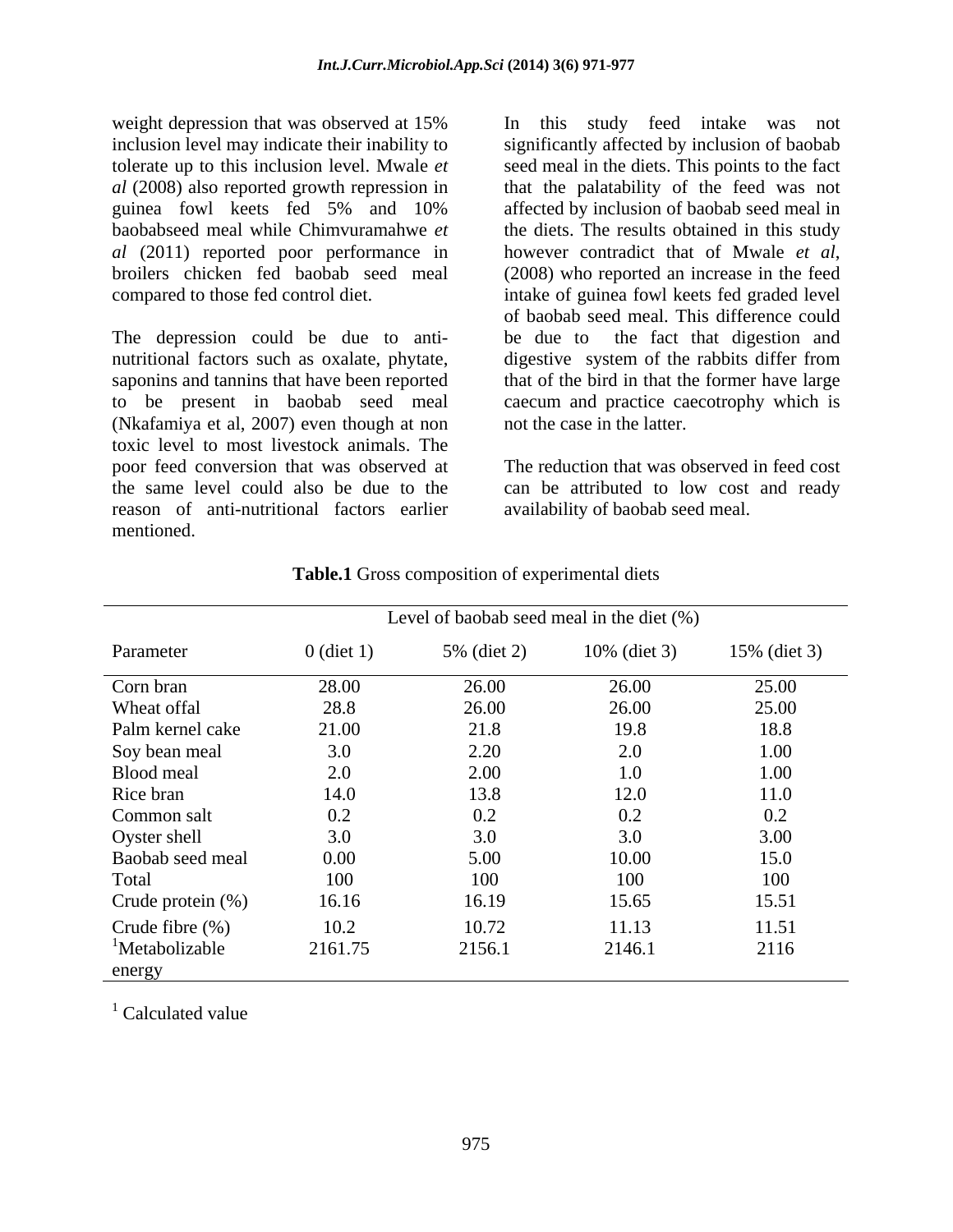### *Int.J.Curr.Microbiol.App.Sci* **(2014) 3(6) 971-977**

| Component                                          | Percentage |
|----------------------------------------------------|------------|
| Dry matter                                         | 90.20      |
| Crude protein                                      | 20.4       |
| Crude fibre                                        | 10.4       |
| Ether extract                                      | 14.8       |
| Ash                                                |            |
| <b>NFE</b>                                         | 49.9       |
| <sup>1</sup> Gross energy                          | 6332       |
| NFE=Nitrogen free extract; <sup>1</sup> Kilocal/Kg |            |

| Table.2<br>composition o<br>seed<br>baobab<br>meal<br>Chemical |  |  |
|----------------------------------------------------------------|--|--|
|                                                                |  |  |

**Table.3** Performance and economy of feeding baobab seed meal to growing rabbits

|                                                                                       |      |                    |               | Level of baobab seed meal (%)                   |     |
|---------------------------------------------------------------------------------------|------|--------------------|---------------|-------------------------------------------------|-----|
| Parameter                                                                             |      |                    |               |                                                 |     |
|                                                                                       |      |                    |               | $(diet 1)$ $(diet 2)$ $(diet 3)$ $(diet 4)$ SEM |     |
|                                                                                       |      | 925                |               | 927 923 -                                       |     |
|                                                                                       |      |                    |               | $1883^a$ $1886^a$ $1887^a$ $1819^b$ 30          |     |
|                                                                                       |      |                    |               | $17.20^a$ $17.17^a$ $17.15^a$ $16.00^b$ 0.4     |     |
|                                                                                       | 95.3 |                    |               | 98.2 96.8 97.6 10                               |     |
|                                                                                       |      | $5.7^{\mathrm{b}}$ |               | $5.6^b$ $6.1^a$ 0.4                             |     |
| Initial wt (g)<br>Final wt(g)<br>A D G (g)<br>Feed intake (g)<br>FCR<br>Mortality (%) | 5.0  |                    |               | 5.0 5.0 5.0 0.7                                 |     |
|                                                                                       |      | $82.1^{\circ}$     |               | $81.1^{\circ}$ 76.0 <sup>d</sup> 0.5            |     |
| Feed cost (N/Kg)<br>Cost/kg wt gain (N)                                               |      | $467^b$            | $454^{\rm d}$ | $463^{\circ}$                                   | 1.0 |

abcd: Means bearing different superscripts along the same row are significantly different (P<0.05); N = Nigerian Naira; ADG= average daily gain; FCR= Feed conversion ratio; Wt = Weight.

**Table.5** Carcass characteristics and internal organ weight of rabbits fed baobab seed meal

|                                                                  |                   |      |           | Level of baobab seed meal (%)            |  |
|------------------------------------------------------------------|-------------------|------|-----------|------------------------------------------|--|
| Parameter                                                        |                   |      |           | 10 15                                    |  |
|                                                                  |                   |      |           | (diet1) (diet2) (diet3) (diet4) SEM      |  |
|                                                                  |                   |      |           | $1.87^a$ $1.86^a$ $1.84^a$ $1.74^b$ 0.07 |  |
| Live wt (Kg)<br>Dressed weight (Kg)<br>Carcass yield (% live wt) | $0.91^{\text{a}}$ |      |           | $0.92^a$ $0.91^a$ $0.88^b$ $0.02$        |  |
|                                                                  |                   |      |           | 48.43 48.66 49.27 50.39 2.2              |  |
| Kidneys (% live wt)                                              |                   |      |           | $0.43$ $0.41$ $0.44$ $0.06$              |  |
| Liver (% live wt)                                                | 2.96              |      | 2.98 2.90 | 2.94 0.12                                |  |
|                                                                  |                   |      | 0.31      | $0.34$ 0.06                              |  |
|                                                                  |                   | 0.06 | 0.05      | $0.08$ 0.1                               |  |
| Heart (% live wt)<br>Spleen (% live wt)<br>Lung (% live wt)      | 0.72              |      |           | $0.66$ $0.54$ $0.58$ $0.1$               |  |

ab: Means bearing different superscripts along the same row are significantly different  $(P<0.05)$ ; Wt=weight